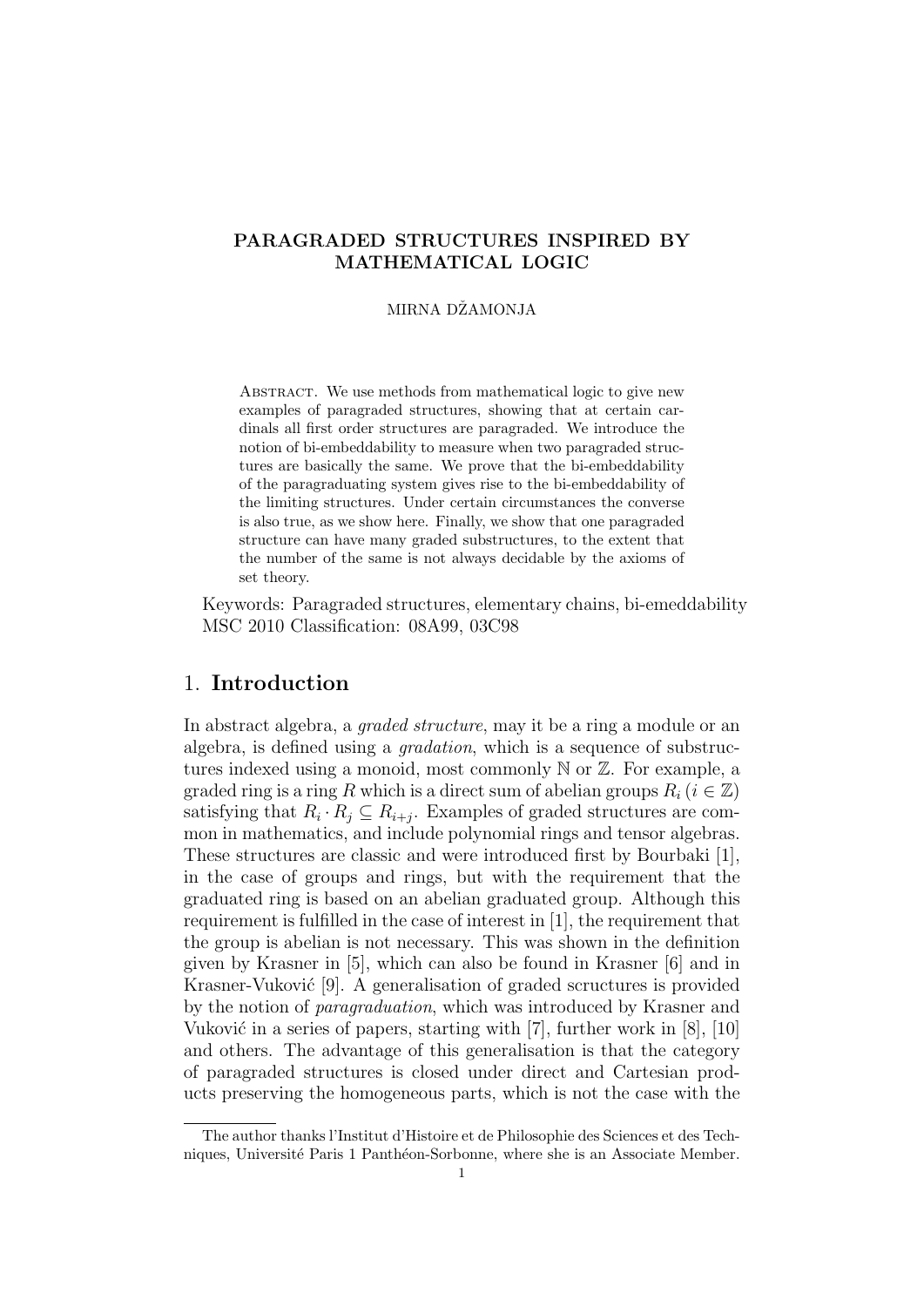#### 2 MIRNA DŻAMONJA

classical graded structures. In further work Vuković and her collaborators, including Ilić-Georgijević, (for example [3]) found many other nice algebraic properties of the category of paragraded structures. It is natural then to ask what kinds of new examples this category provides compared with the classical case of the graded structures, apart from the ones coming from the products of graded structures. In this paper we use methods of mathematical logic to give some new examples of paragraded structures and show the surprising result that at certain cardinals all first order structures are paragraded. We also ask the natural question of when two paragraded structures are basically the same, introducing the notion of bi-embeddability to measure this. Finally, to stress the difference between the graded and the paragraded context, we show that many graded substructures can exists as substructures of a given paragraded one.

We also investigate a question of the similarity of the limiting structures of two paragraded systems, proving that the bi-embeddability of the system gives rise to the bi-embeddability of the limiting structures. We consider the question of when the converse is true and provide several answers. This is done in §3. In §4 we show that any first order structure whose size is an uncountable regular cardinal is paragraded, using elementary chains, hence showing that the main interest of paragraded structures rests in the context of the countable. In §5 we investigate the question of the graded substructures of a given paragraded structure and give an example of one paragraded structure which has  $2^{\aleph_0}$  graded substructures, hence a number not even determined by the usual axioms of set theory.

All the basic definitions needed in the paper are recalled in §2. Although much of what we say can be applied to any category of paragraded algebraic structures, for clarity of presentation we limit ourselves to groups.

# 2. Background : the definition of a paragraded structure and elementary chains

Many readers of this volume, to a significant extent devoted to the memory of Prof. Krasner, will certainly be already familar with the idea of a paragraded structure. For the convenience of the remaining readers, we choose to repeat the definition here. For simplicity, we only give the definition in the case of groups. Our notation for groups is multiplicative. For x, y which belong to a group G, by  $z(x, y)$  we denote the commutator  $yxy^{-1}x^{-1}$  (also often denoted by  $[x, y]$  in the literature).

**Definition 2.1.** Let  $(\Delta, \leq)$  be a partially ordered set such that for any  $\Delta' \subseteq \Delta$  there is an infimum, denoted inf  $\Delta'$ , and such that any non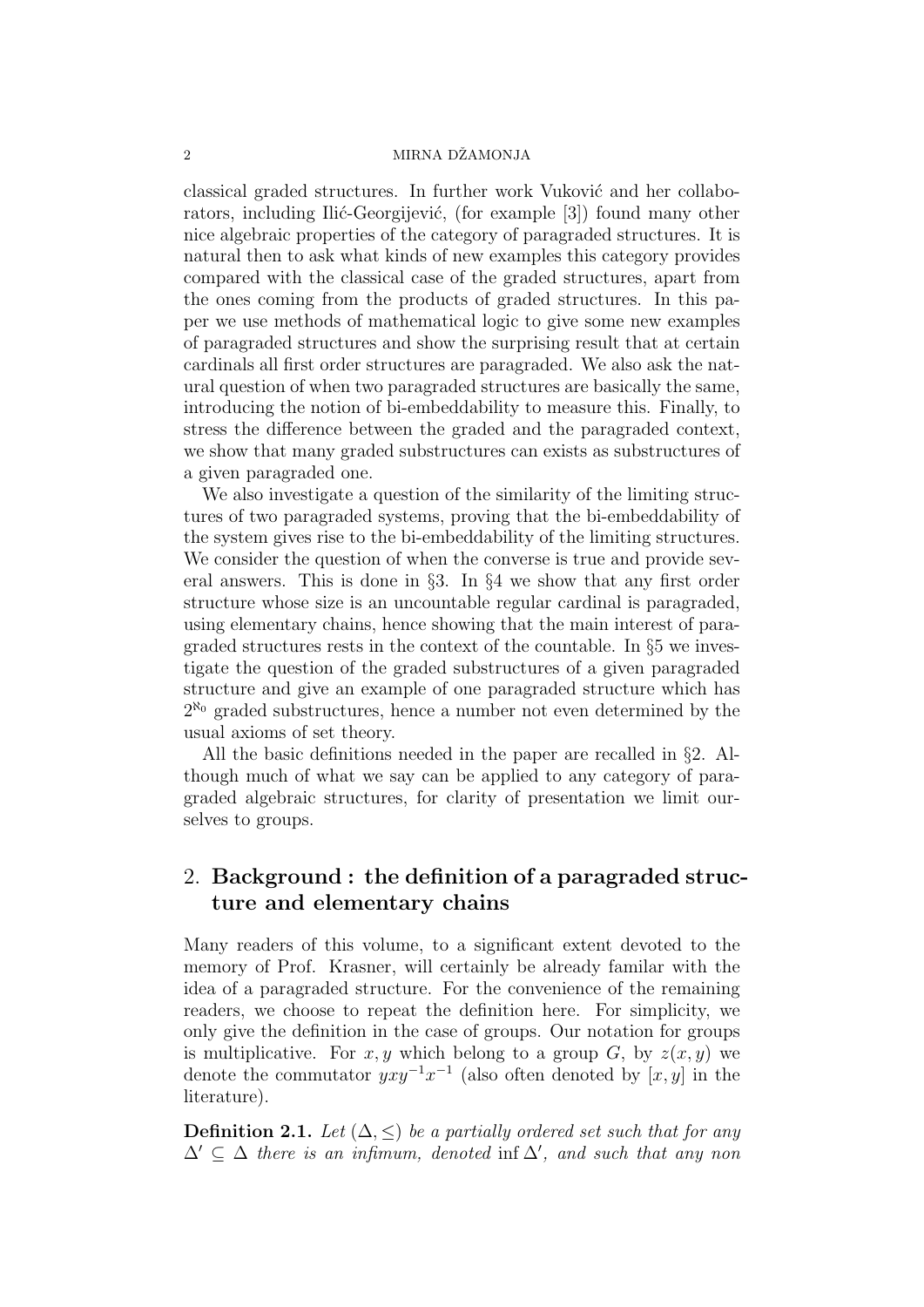co-final chain  $\mathcal{C} \subseteq \Delta$  has an upper bound in  $\Delta$  (note <sup>1</sup>). We let the minimal element of  $\Delta$  be denoted by  $0_{\Delta}$ . A paragraduation of a group G by the order  $\Delta$  is a system of subgroups  $\{G_\delta : \delta \in \Delta\}$  such that:

- (1)  $G_{0_{\Delta}} = \{e\}, \delta \leq \delta' \implies G_{\delta} \subseteq G_{\delta},$
- (2) each  $G_{\delta}$  is a normal subgroup of G,
- (3) if  $\Delta' \subseteq \Delta$  then  $G_{\inf \Delta'} = \bigcap_{\delta \in \Delta'} G_{\delta}$ ,
- (4) denoting  $H = \bigcup_{\delta \in \Delta} G_{\delta}$ , which is called the set of homogeneous elements, we have that for every  $A \subset G$  (proper subset) satisfying that  $x, y \in A \implies xy \in H$ , there exist  $\delta \in \Delta$  such that  $A\subseteq G_{\delta},$
- (5) H generates G by the relations  $xy = z$  and  $xy = z(x, y)yx$ where  $z(x, y)$  is the commutator of x and y.

We say that G is the limiting structure of the paragraduation  $\langle G_\delta : \delta \in$  $\Delta$ ).

A point that we shall make in Theorem 4.1 is that the familiar notion of an elementary chain from model theory gives a paragraduation, hence we pause to give the required definitions. For the readers not familiar with elementary submodels, the idea is that a submodel  $\mathfrak A$  of a model  $\mathfrak B$  is elementary if it solves all the equations with the parameters in A which are solvable in B.

**Definition 2.2.** (1) Suppose that  $\mathfrak{A}$  and  $\mathfrak{B}$  are models of the same language  $\mathcal L$  and  $\mathfrak{A} \subset \mathfrak{B}$ . Then  $\mathfrak{A}$  is an elementary submodel of  $\mathfrak{B}$ , written  $\mathfrak{A} \prec \mathfrak{B}$ , if for all formulas  $\varphi(\bar{x})$  of  $\mathcal L$  (possibly with parameters) and all elements  $\bar{a}$  of  $\mathfrak{A}$  such that  $\varphi(\bar{a})$  is defined, we have  $\mathfrak{A} \models \varphi(\bar{a})$ iff  $\mathfrak{B} \models \varphi(\bar{a})$ .

(2) An elementary chain is a sequence  $\langle \mathfrak{A}_{\alpha} : \alpha < \alpha^* \rangle$  of models indexed by some ordinal  $\alpha^*$  and such that for each  $\alpha$  we have  $\mathfrak{A}_{\alpha} \prec \mathfrak{A}_{\alpha+1}$ .

Finally, we recall the notion of a club subset of an ordinal.

**Definition 2.3.** Suppose that  $C \subseteq \alpha$  for some ordinal  $\alpha$ . The set C is said to be closed if it contains all its limit points in the order topology of  $\alpha$ , which means that for any  $\gamma < \alpha$ , if  $\sup(C \cap \gamma) = \gamma$ , then  $\gamma \in C$ . The set C is said to be unbounded if for every  $\gamma < \alpha$  there is  $\gamma'$  with  $\gamma < \gamma' < \alpha$  and  $\gamma' \in C$ . Finally, the set C is said to be club if it is both closed and unbounded.

## 3. Bi-embeddability

Since our aim is to seearch for novel examples of paragraded structures, it is of interest to know when two paragraded structures are

<sup>&</sup>lt;sup>1</sup>we wish to be able to study the case when  $\Delta$  itself does not have the maximal element, hence we only require the non-cofinal chains to be bounded, not all the chains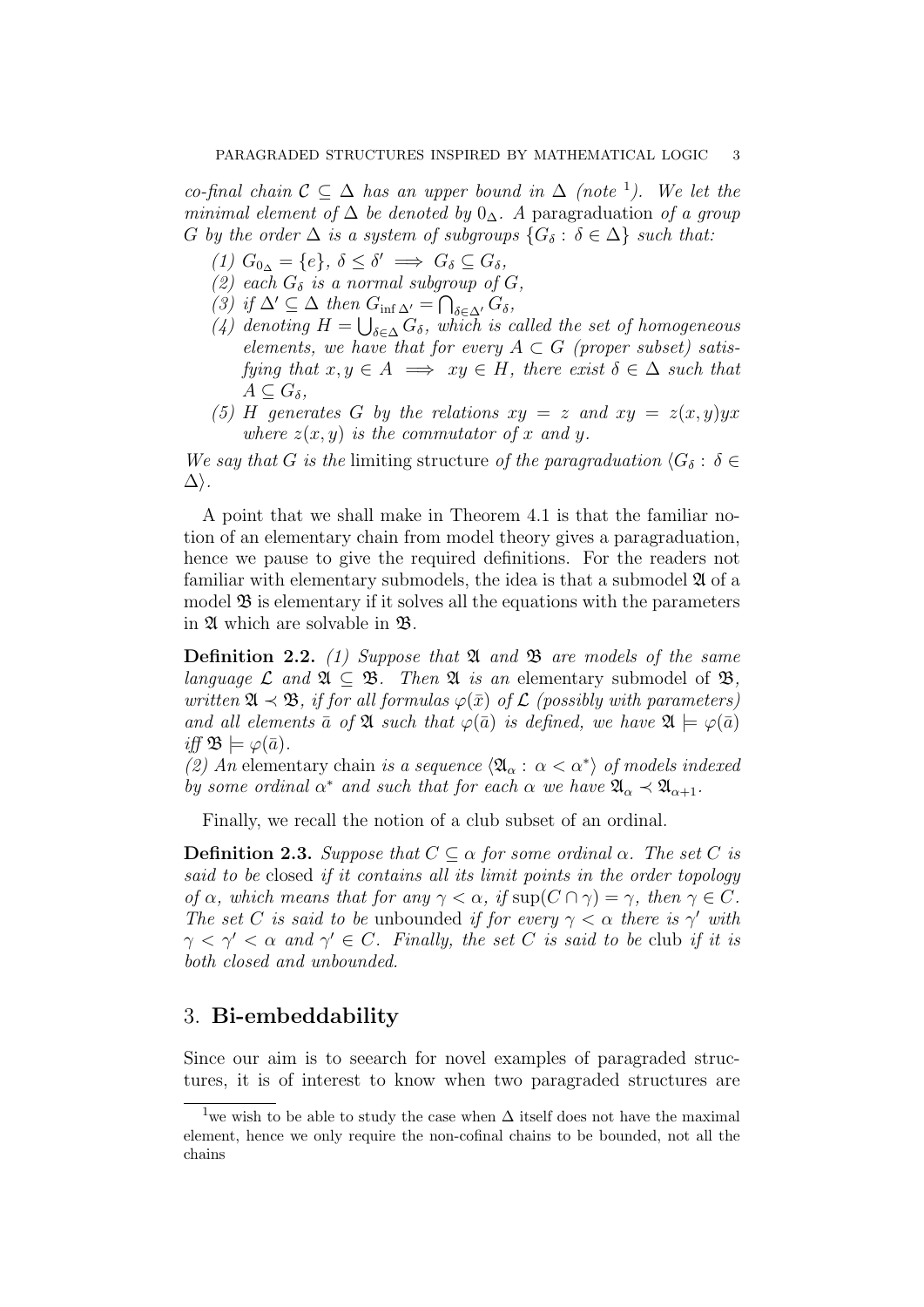#### 4 MIRNA DŽAMONJA

essentially the same, even if they may be given by different paragraduations. Finding the right notion capturing this is the purpose of this section.

We start by a given graded structure  $\mathfrak A$  (it could be a group, a ring, an algebra ...) with a gradation  $\mathfrak{A}_i$  ( $i \in \mathbb{I}$ ) and we explore the question of how many essentially different paragraded structures we can construct as substructures of  $\mathfrak{A}$ . For purposes of readability, we shall first consider the simplest graduation, that one by N and the simplest graded structure, that of a graded group. The ideas presented here can easily be extended to more complex gradations and more involved algebraic structures.

**Example 3.1.** Suppose that  $\langle G_i : i \in \mathbb{N} \rangle$  is a graduation with the limiting group G. Let  $\Delta \subseteq \mathbb{N}$  be any subset which is closed under + and  $\cdot$ . Then, clearly, the same gradation used to construct G induces a graded structure whose homogeneous part is  $\bigcup_{i\in\Delta} G_i$  and which is generated inside of  $G$  by this homogeneous part. To satisfy the definition of a graded structure we had to restrict our restriction to subsets closed under  $+$  and  $\cdot$ . The definition of a paragraded structure (see §2) lets us exit this paradigm and concentrate on the order structure of N, so just the underlying set  $\omega$  and the natural order  $\leq$  on it. For example, the chain  $\langle G_{2i} (i \in \mathbb{N}) \rangle$  gives a graduation of G, but the chain  $G_0, G_{2i+1}$   $(i \in \mathbb{N})$  does not. However the latter structure does give rise to a paragraduation.

The process from Example 3.1, though, feels far from the desired generalisation since the homogeneous elements of the two paragraduations  $\bigcup_{i\in\mathbb{N}} G_{2i}$  and  $G_0 \cup \bigcup_{i\in\mathbb{N}} G_{2i+1}$  will generate the same group, namely  $G.$  As paragraded structures, the two chains allow homomorphic embeddings<sup>2</sup> into each other, so are basically the same. This example leads us to refine what we consider as essentially different paragraded structures, as we now define.

**Definition 3.2.** (1) Two structures  $\mathfrak A$  and  $\mathfrak B$  of the same type (so in particular, groups, rings. etc.) are said to be bi-emeddable if there is an isomorphic embedding from  $\mathfrak A$  to  $\mathfrak B$  and an isomorphic embedding from  $\mathfrak B$  to  $\mathfrak A$ .

(2) Suppose that  $\mathfrak{A}_i$   $(i \in \mathbb{I})$  and  $\mathfrak{B}_i$   $(j \in \mathbb{J})$  are paragraduations of two structures of the same type (a group, a ring, an algebra ...). We say that the two paragraduations are bi-emeddable if for all  $i \in \mathbb{I}$  there is  $j \in \mathbb{J}$  and a homomorphism  $\varphi_{i,j}$  from  $\mathfrak{A}_i$  to  $\mathfrak{B}_j$ , and vice versa, or all  $j \in \mathbb{J}$  there is  $i \in \mathbb{I}$  and a homomorphism  $\psi_{j,i}$  from  $\mathfrak{B}_j$  to  $\mathfrak{A}_i$ , and moreover the homomorphisms are such that  $i \leq I$   $i'$ ,  $\implies \varphi_{i,j} \subseteq \varphi'_{i',j}$ for any fixed j and  $j \leq_{\mathbb{J}} j' \implies \psi_{j,i} \subseteq \psi_{j',i}$  for any fixed i.

<sup>&</sup>lt;sup>2</sup>following the tradition in model theory, what is called homomorphism in algebra, will from this point be called isomorphic embedding and is applicable to other structures but to those coming from algebra.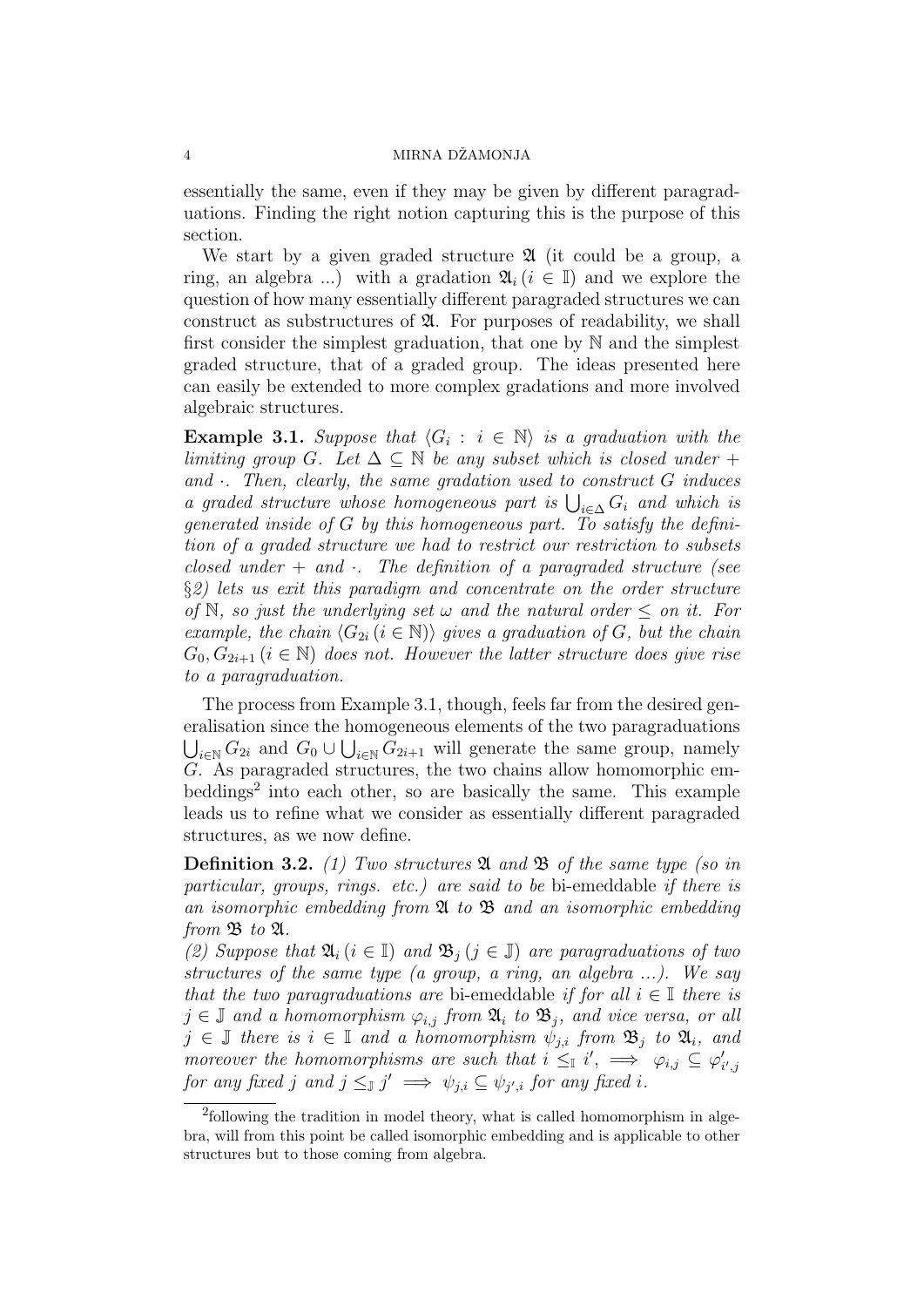$(3)$  Two paragraded structures of the same type are said to be essentially different if they are not bi-emebeddable.

We see in the above simple example of odd versus even paragraduation of a paragraded group, that the two paragraduations are biemeddable. Here is an observation which shows that the limiting structures of two bi-emeddable paragraded structures are also bi-embeddable.

**Theorem 3.3.** Suppose that  $\mathfrak{A}_i$  ( $i \in \mathbb{I}$ ) and  $\mathfrak{B}_i$  ( $j \in \mathbb{J}$ ) are two biembeddable paragraded groups, rings or algebras, respectively. Then the limiting groups (respectively rings, algebras) generated by the homogeneous elements of the two paragraduations are also bi-embeddable.

Proof. Let us again concentrate on the case of paragraded groups, say  $G_{\mathbb{I}}$  and  $G_{\mathbb{I}}$ .

In the forward direction, for  $i \in \mathbb{I}$  and  $j \in \mathbb{J}$  let  $\varphi_{i,j}$  and  $\psi_{j,i}$  be the embeddings witnessing that Definition 3.2(2) is satisfied, which exist by the assumption of the bi-embeddability of the paragraduations. Let  $H_{\mathbb{I}}$  and  $H_{\mathbb{J}}$  denote the sets of homogeneous elements of the two paragraduations and  $G_{\mathbb{I}}$  and  $G_{\mathbb{J}}$  the paragraded groups generated by  $H_{\mathbb{I}}$  and  $H_{\mathbb{J}}$  respectively. To produce an isomorphic embedding  $\varphi$  from  $G_{\mathbb{I}}$  to  $G_{\mathbb{I}}$  it then suffices to obtain the restriction of this embedding on  $H_{\mathbb{I}}$ , and then to extend it using the equations used to generate the paragraded groups, and vice versa. An isomorphic embeddding from  $H_{\mathbb{I}}$  to  $H_{\mathbb{J}}$  is given by letting  $\varphi(x) = y$  if there exists  $i \in \mathbb{I}$  and  $j \in \mathbb{J}$ such that  $\varphi_{i,j}(x) = y$ . Let us check that this is indeed a well-defined isomorphic embedding.

If  $x \in H_{\mathbb{I}}$ , then there exist  $i \in \mathbb{I}$  such that  $x \in H_i$ , and therefore by the choice of the bi-embedability witnesses, there exists  $j \in \mathbb{J}$  such that  $\varphi_{i,j}(x)$  is defined. Moreover the value of  $\varphi_{i,j}(x)$  does not depend on j, and hence the function  $\varphi$  is well-defined on the entire  $H_{\mathbb{I}}$ . We can similarly check that this function is an isomorphic embedding, since every equation of the type  $x \cdot y = z$  in  $H_{\mathbb{I}}$  is present already in  $H_i$  for some *i*, and therefore  $\varphi(x) \cdot \varphi(y) = \varphi(z)$  since the analogue is true for  $\varphi_{i,j}$ , for any j.

We can similarly define an isomorphic embedding  $\psi$  from  $H_{\mathbb{J}}$  to  $H_{\mathbb{I}}$ .  $\star$ <sub>3.3</sub>

We can then ask if the limiting structures of two bi-embeddable paragraduations are in fact isomorphic. In some categories, such as that of pure sets with injection (by the Schroeder-Bernstein theorem) and that of countable torsion groups (see [4] for a proof) the notions of bi-embeddability and the isomorphism coincide, but in general biembedability is weaker than isomorphism, for example in the category of groups. So our example 3.1 is to some extent misleading, as it gave us isomorphic limiting structures, an upgrade of the situation promised in Theorem 3.3.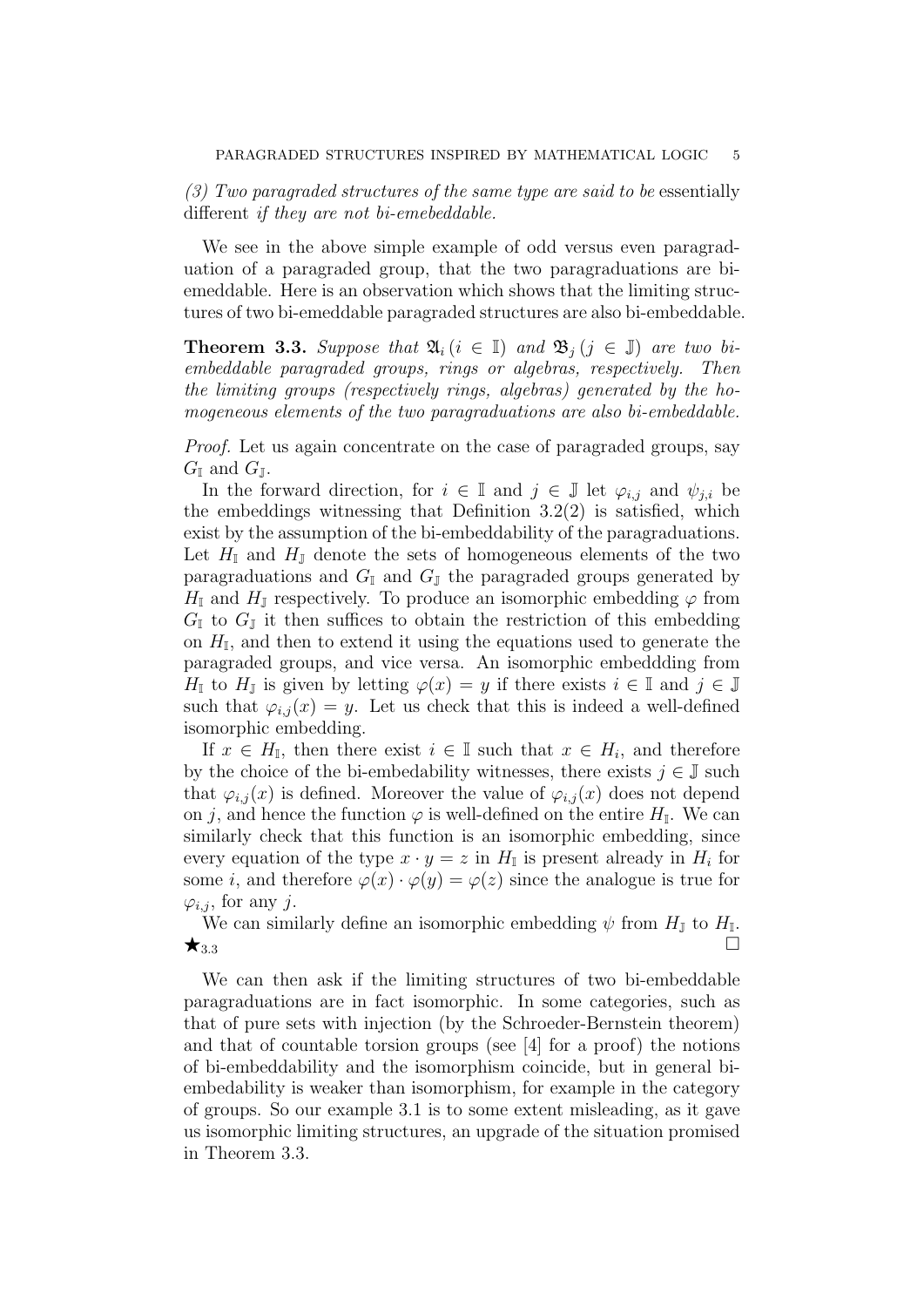#### 6 MIRNA DŻAMONJA

Another question is if the converse of Theorem 3.3 is true: do two biemebddable paragraded groups have bi-embeddable paragraduations? Note that given such two groups say  $G_{\mathbb{I}}$  and  $G_{\mathbb{J}}$  with **given** paragraduations  $G_i$  ( $i \in \mathbb{I}$ ) and  $G_j$  ( $j \in \mathbb{J}$ ), even if we suppose that  $G_{\mathbb{I}}$  and  $G_{\mathbb{J}}$ are actually isomorphic, say with an isomorphism  $\varphi$ , there is no reason to think that  $\varphi$  will carry the homogeneous elements of  $G_i$  ( $i \in \mathbb{I}$ ) to the homogeneous elements of  $G_j$  ( $j \in \mathbb{J}$ ). Therefore, we shall not be able to use the isomorphism to give us bi-embeddability between the paragraduations. Of course, an easy partial converse to Theorem 3.3 is provided by the following basic observation:

**Lemma 3.4.** Suppose that  $G_{\mathbb{I}}$  is a paragraded group with a given paragraduation  $G_i$  ( $i \in \mathbb{I}$ ) and that  $G_{\mathbb{I}}$  is isomorphic to a group  $G'$ . Then  $\tilde{G}'$  is paragraded and has a paragraduation  $G'_i$   $(i~\in~\mathbb{I})$  with each  $G'_i$ isomorphic with the corresponding  $G_i$ .

*Proof.* Let  $\varphi$  be an isomorphism from  $G_{\mathbb{I}}$  to  $G'$ . Define for  $i \in \mathbb{I}$  the group  $G_i'$  as the image under  $\varphi$  of  $G_i$ ; it is easily seen that this gives us a paragraduation as required.  $\bigstar_{3.4}$ 

A more interesting version of Lemma 3.4 shows that a similar conclusion can be made with the assumption of embeddability.

**Lemma 3.5.** Suppose that  $G_{\mathbb{I}}$  is a paragraded group with a given paragraduation  $G_i$  ( $i \in \mathbb{I}$ ) and that  $G_{\mathbb{I}}$  is isomorphically embeddable in a  $group G'.$  Then  $G'$  has a paragraded subgroup with a paragraduation  $G_i'(i \in \mathbb{I})$  such that  $G_i$   $(i \in \mathbb{I})$  is element-wise embeddable in  $G_i'(i \in \mathbb{I})$ , in the sense that each  $G_i$  isomorphically embeds into the corresponding  $G_i'.$ 

*Proof.* Let  $\varphi$  be an isomorphic embedding from  $G_{\mathbb{I}}$  to  $G'$ . Define for  $i \in \mathbb{I}$  the group  $G_i'$  as the image under  $\varphi$  of  $G_i$ . Note that  $G_0' = \{e\},$ since  $\varphi$  is a homomorphism. It follows that for each  $G_i'$  is a normal subgroup of  $G'$ , as each  $G_i$  is closed under commutators. It is then easily seen that  $G_i'(i \in \mathbb{I})$  is a paragraduation of some subgroup  $G''$  of  $G'$  and that it is as required, as  $\varphi$  embeds  $G_i$  into  $G'_i$ .  $\bigstar_{3.5}$ 

The corresponding versions of Lemma 3.4 and 3.5 for bi-embeddability seem to be more interesting and to depend on the underlying order I. We shall show in  $\S 4$  that the analogue holds in the natural case when I is an uncountable ordinal and the given paragraduation is actually a filtration.

In conclusion of this section, we see that the results obtained justify the name "essentially different" from Definition 3.2(3) because two essentially different paragraduation are not going to have the same limiting structure, at least in a many cases, while the essentially same paragraduations lead to essentially same limiting structures.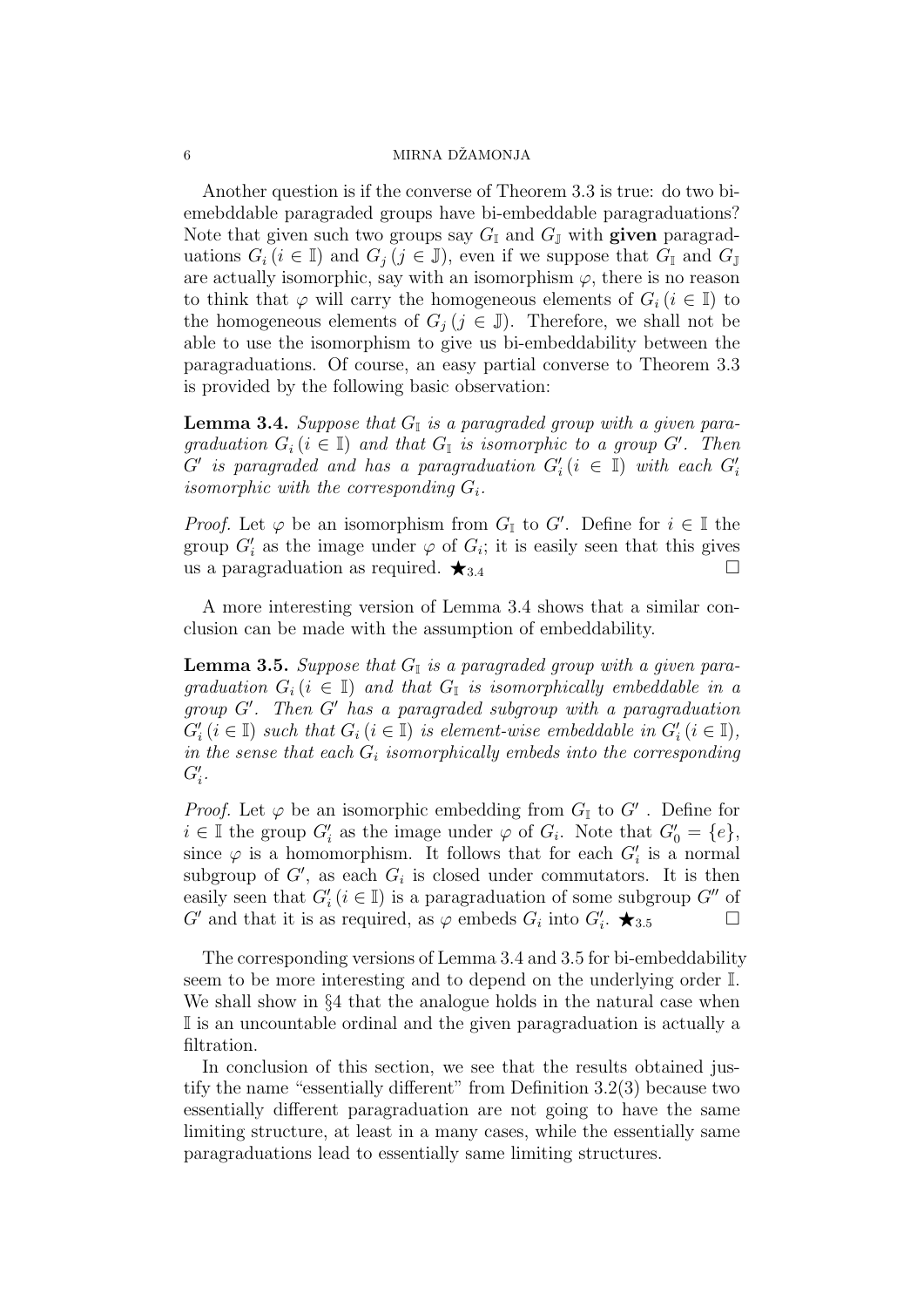### 4. Elementary chains

It turns out that there is an example of paragraduations that is ubiquitous in model theory, as we now show.

**Theorem 4.1.** Suppose that  $\lambda$  is a regular uncountable cardinal and  $\langle G_\alpha : \alpha < \lambda \rangle$  and  $\langle G'_\alpha : \alpha < \lambda \rangle$  are two filtrations of the same group G of size  $\lambda$  such that  $G_0 = G'_0 = \{e_G\}$ . Then:

- (1) each of the filtrations gives a paragraduation of G and
- (2) there is a club C of  $\lambda$  such that for every  $\alpha$  in C we have  $G_{\alpha} =$  $G'_\alpha$ .

In particular, the two paragraduations are bi-embeddable.

*Proof.* (1) The ordinal  $\lambda$  certainly satisfies the properties required from the partial order  $\Delta$  in the Definition 2.1, since it is a linear order where every non-empty subset has a minimal element and every noncofinal subset is bounded from the above. Since every  $G_{\alpha}$  and  $G'_{\alpha}$  is an elementary substructure of  $G$ , it certainly is a normal subgroup (or closed under the relevant properties, as the case may be for the structure in question). The rest of the properties are easy to check.

(2) This follows a well known method (see [2]) from the theory of elementary models and can be obtained by closing under functions described by taking  $f(\alpha)$  for  $\alpha < \lambda$  to be the minimal  $\beta$  such that  $G_{\alpha} \subseteq G_{\beta}'$  and  $g(\alpha)$  to be the minimal  $\beta$  such that  $G_{\alpha}' \subseteq G_{\beta}$ . Note that both f and g are well defined, by the regularity of  $\lambda$  (which simply means, by definition, that  $\lambda$  has no cofinal subsets of size  $\langle \lambda \rangle$ . In other words, let  $C_0$  be the set of ordinals  $\alpha < \lambda$  such that for every  $\gamma < \alpha$  we have  $f(\gamma)$ ,  $g(\gamma) < \alpha$ . To show that this set is closed, suppose that  $\alpha < \lambda$  is a limit of ordinals in  $C_0$  and that  $\gamma < \lambda$ . Then there is  $\beta$  with  $\gamma < \beta < \alpha$  and  $\beta \in C_0$ . Therefore  $f(\gamma), g(\gamma) < \beta < \alpha$ . To check that the set  $C_0$  is unbounded in  $\lambda$ , start with any  $\alpha < \lambda$ . Let  $\alpha_0 = \sup\{f(\beta), g(\beta) : \beta < \alpha\} \cup \{\alpha\}.$  By the regularity of  $\lambda$ , we have that  $\alpha_0 < \lambda$ . We continue this definition by induction on  $n < \omega$ , defining  $\alpha_{n+1} = \sup\{f(\beta), g(\beta) : \beta < \alpha_n\}$ , hence each  $\alpha_n < \lambda$  by the same argument. At the end let us take  $\alpha^* = \sup_{n \leq \omega} \alpha_n$  and then observe that  $\alpha^*$  is closed under f and g by construction and that  $\alpha^* < \lambda$ since  $\lambda$  is regular uncountable. Hence  $\alpha^* \geq \alpha$  and  $\alpha^* \in C_0$ .

Now let C be the set of limit points in  $C_0$ , so those  $\alpha \in C_0$  satisfying that  $\alpha = \sup(C_0 \cap \alpha)$ . It is well known (see [11] or check by hand) that C is still a club of  $\lambda$ . Now it is easy to verify that C satisfies that for every  $\alpha$  in C we have  $G_{\alpha} = G_{\alpha}'$ . Namely, if  $\alpha \in C$  and  $x \in G_{\alpha}$ , then there is  $\beta < \alpha$  such that  $x \in G_\beta$ , as  $\alpha$  is a limit ordinal, so  $G_\alpha = \bigcup_{\beta < \alpha} G_\beta$ . Therefore  $f(\beta) < \alpha$  and hence  $x \in G_{\beta}' \subseteq G_{\alpha}'$ . Therefore  $G_{\alpha} \subseteq G_{\alpha}'$  and the other direction is symmetric, so  $\tilde{G}_{\alpha} = \tilde{G}'_{\alpha} \star_{4.1}$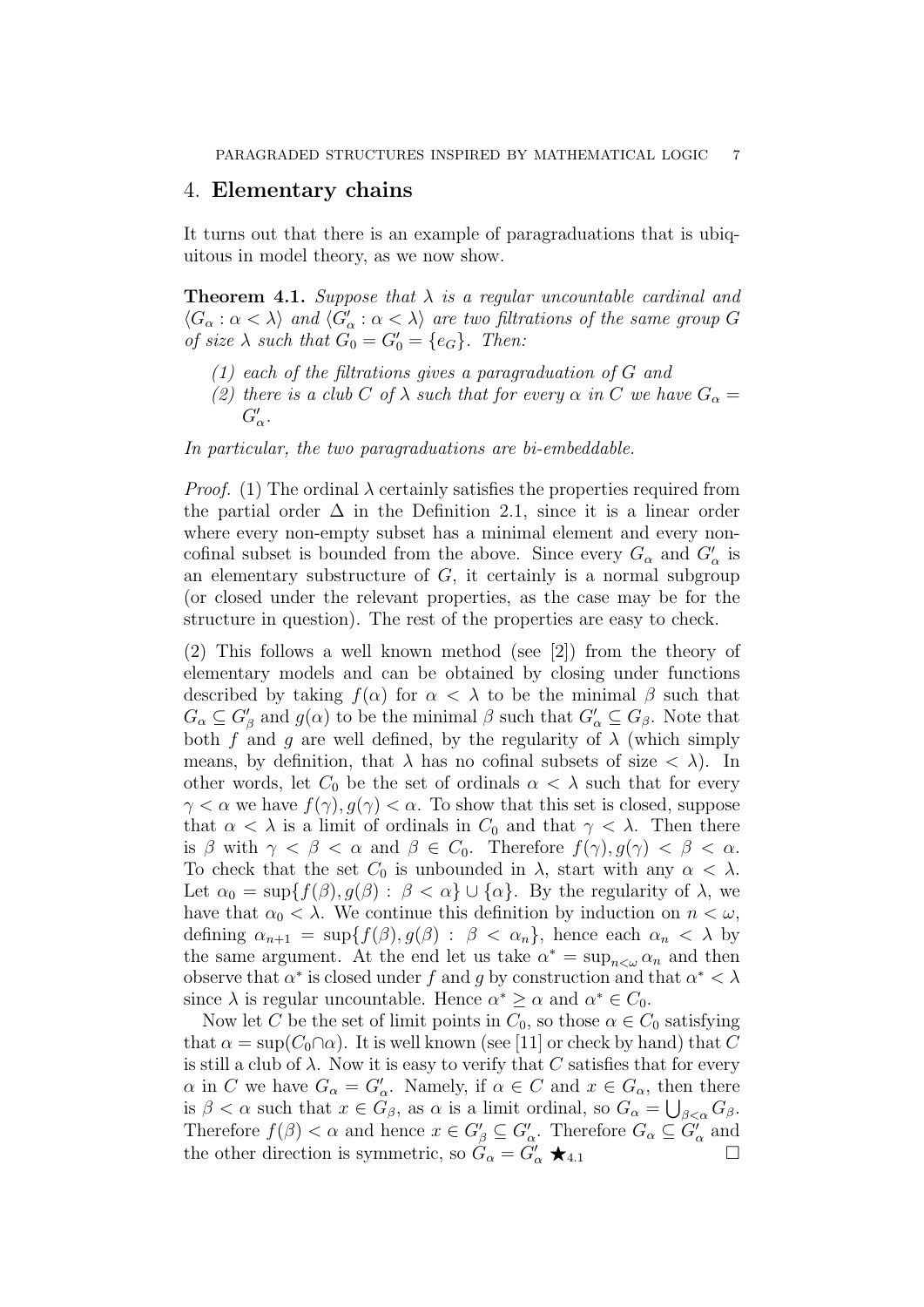#### 8 MIRNA DŻAMONJA

It is interesting to note that any first order structure whose size is an infinite regular cardinal  $\lambda$  allows for a filtration (see again [2]) and hence by Theorem 4.1, it can be seen as a paragraded structure. Theorem 4.1 really shows to a logician what the interest is in paragraded structures: they are mostly interesting for countable structures or structures whose cardinality has countable cofinality. At such cardinals we do not have the general analog of the combinatorics of club sets and filtrations and hence paragraded structures provide us with a version of filtrations, at least for algebraic structures such as groups, rings and modules!

We note another application of filtrations which gives a theorem that was announced at the end of §3.

**Theorem 4.2.** Suppose that  $\lambda$  is an uncountable regular cardinal, G is a paragraded group with a filtration  $\langle G_\alpha : \alpha < \lambda \rangle$  and that H is a group  $bi-embeddable$  with  $G$ . Then  $H$  has a filtration that is bi-embeddable with  $\langle G_\alpha : \alpha < \lambda \rangle$ .

*Proof.* Let  $\varphi : G \to H$  and  $\psi : H \to G$  be isomorphic embeddings. Let us first note that this implies that  $|H| = \lambda$ . Indeed the image  $\varphi''G$  of G is a subset of H of size  $\lambda$ , hence  $H \geq \lambda$ , but also  $|H| = |\psi''H| \subseteq G$ and hence  $|H| \leq |G| \leq \lambda$ . Let  $\langle H_{\alpha} : \alpha < \lambda \rangle$  be any filtration of H. Now for each  $\alpha < \lambda$  we can find  $\beta_{\alpha} < \lambda$  such that  $\varphi'' G_{\alpha} \subseteq H_{\beta_{\alpha}}$ , and we hence define for  $\beta \geq \beta_{\alpha}$  the embedding  $\varphi_{\alpha,\beta} = \varphi \restriction G_{\alpha}$ . We can similarly define the embeddings  $\psi_{\alpha,\gamma}$  for large enough  $\gamma$ , going from  $H_{\alpha}$  to  $G_{\gamma}$ . It is clear that these embeddings provide bi-embeddability between the paragraduations.  $\star$ <sub>4.2</sub>

### 5. Paragraduation versus graduation

We finish the paper by an example which shows that one paragraduation can lead to a large number of graded substructures and which also shows a context in which it is much more natural to speak of paragraduation than of graduation. This example also shows that the number of graded substructures of a given paragraded structure cannot always be decided by the axioms of set theory, even in the case of countable structures.

An example of a non-linear partial order which satisfies the requirement of Definition 2.1 is the infinite binary tree  $\leq \omega$  of finite sequences of 0s and 1s, ordered by  $s \leq t$  if s is an initial segment of t, denoted by  $s \leq t$ . We shall use this example to obtain an example of a paragraded structure which is not graded. By recursion on the length of  $t \in \frac{<\omega}{2}$ , we define the group  $H_t$ .

Let  $H_{\emptyset}$  be the trivial group  $\{e\}$ . Given  $H_s$  for all  $s \triangleleft t$ , let  $H_t$  be the abelian group freely finitely generated by  $\bigcup_{s \triangleleft t} H_s$  except for the equations  $s \cdot t = t$  for  $s \triangleleft t$ . It is clear that  $\langle H_t : t \in \langle \omega_2 \rangle$  is a